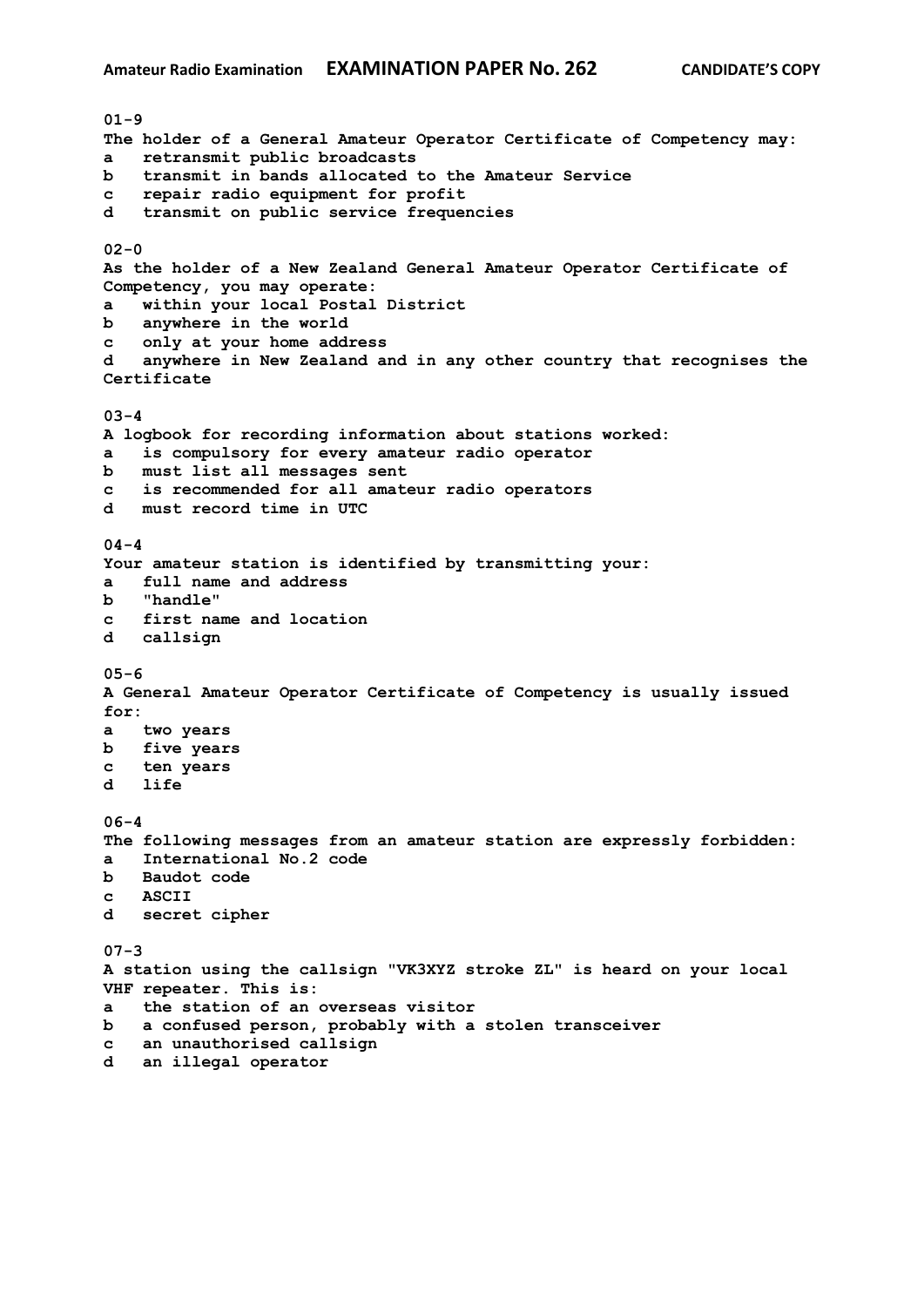**08-5 In New Zealand, the "15 metre band" frequency limits are: a 21.00 to 21.45 MHz b 21.00 to 21.40 MHz c 21.00 to 21.35 MHz d 21.00 to 21.30 MHz 09-7 The following band is an exclusive primary allocation for New Zealand amateur radio operators: a 21 to 21.45 MHz b 10.1 to 10.15 MHz c 146 to 148 MHz d 3.5 to 3.9 MHz 10-5 These magnetic poles will repel: a like b unlike c positive d negative 11-3 As the temperature increases, the resistance of a conductor: a increases b decreases c remains constant d becomes negative 12-4 The watt is the unit of: a magnetic flux b electromagnetic field strength c breakdown voltage d power 13-3 I = E/R is a mathematical equation describing: a Ohm's Law b Thevenin's Theorem c Kirchoff's First Law d Kirchoff's Second Law 14-1 A circuit has a total resistance of 100 ohm and 50 volt is applied across it. The current flow will be: a 500 mA b 50 mA c 2 ampere d 20 ampere 15-5 Six identical 2-volt bulbs are connected in series. The supply voltage to cause the bulbs to light normally is: a 1.2 V b 12 V c 6 V d 2 V**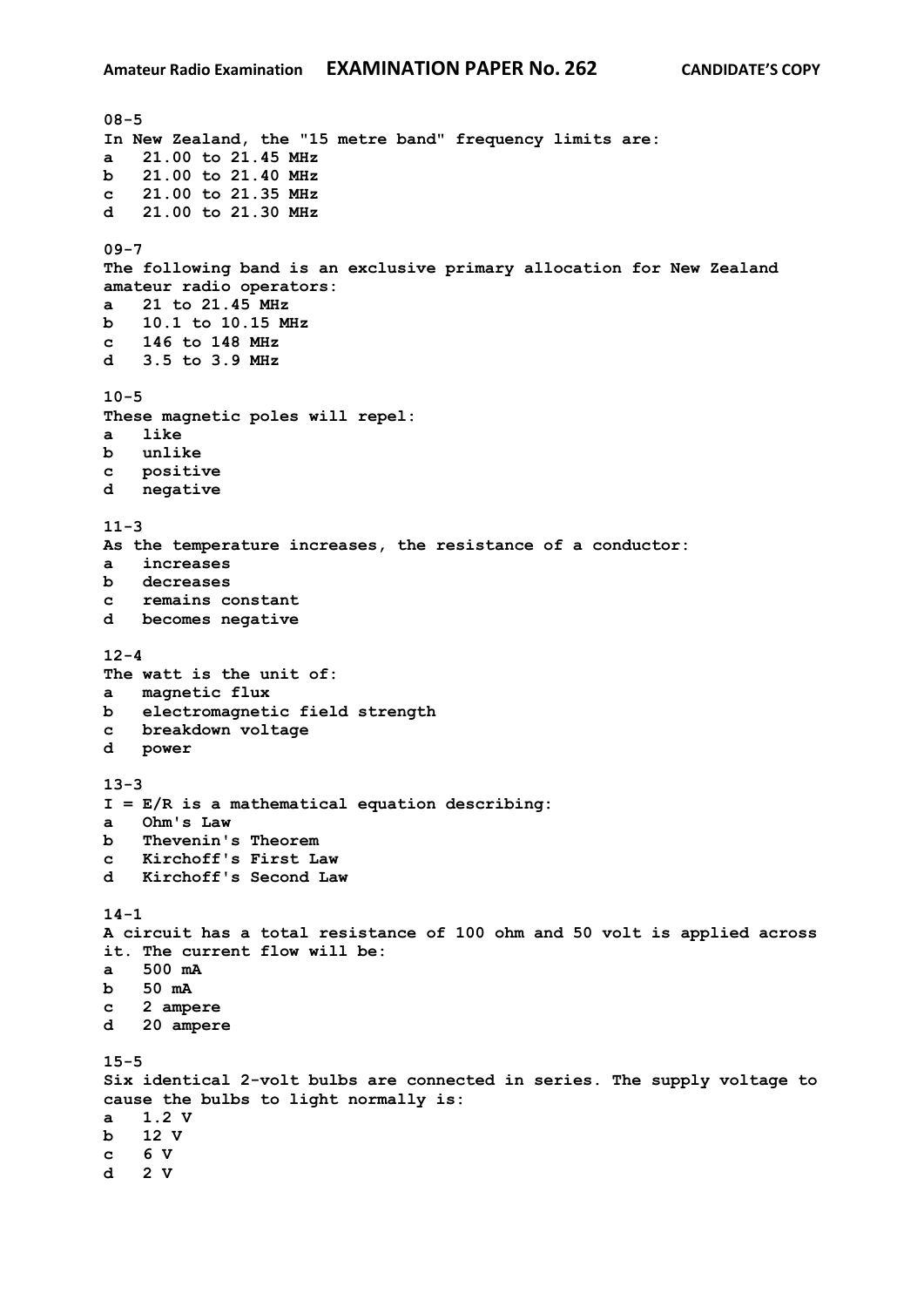**16-8 Resistors of 68 ohm, 47 kilohm, 560 ohm and 10 ohm are connected in parallel. The total resistance is: a between 68 and 560 ohm b between 560 and 47 kilohm c greater than 47 kilohm d less than 10 ohm 17-8 A simple transmitter requires a 50 ohm dummy load. You can fabricate this from: a four 300 ohm resistors in parallel b five 300 ohm resistors in parallel c six 300 ohm resistors in parallel d seven 300 ohm resistors in parallel 18-4 The current in a 100 kilohm resistor is 10 mA. The power dissipated is: a 1 watt b 100 watt c 10,000 watt d 10 watt 19-4 Each of 9 resistors in a circuit is dissipating 4 watt. If the circuit operates from a 12 volt supply, the total current flowing in the circuit is: a 48 ampere b 36 ampere c 3 ampere d 9 ampere 20-5 The correct name for the equivalent of "one cycle per second" is one: a henry b volt c hertz d coulomb 21-7 The reactance of a capacitor increases as the: a applied voltage increases b frequency increases c frequency decreases d applied voltage decreases 22-3 A toroidal inductor is one in which the: a windings are air-spaced b windings are wound on a ferrite rod c inductor is enclosed in a magnetic shield d windings are wound on a closed ring of magnetic material**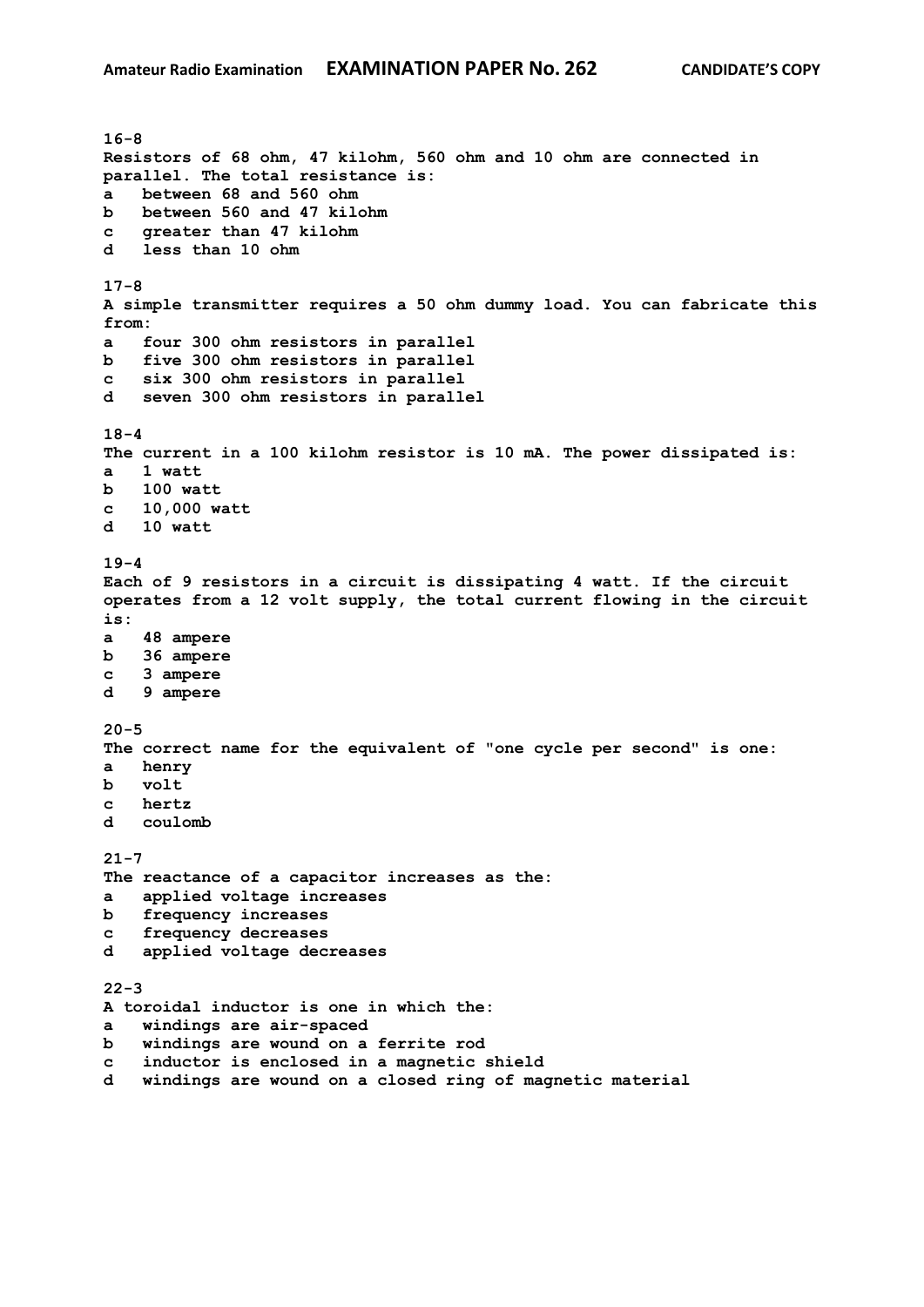**23-1 For your safety, before checking a fault in a mains operated power supply unit, first: a short the leads of the filter capacitor b check the action of the capacitor bleeder resistance c remove and check the fuse in the power supply d turn off the power and remove the power plug 24-3 A bipolar transistor has three terminals named: a base, emitter and drain b collector, base and source c drain, source and gate d emitter, base and collector 25-7 To bias a transistor to cut-off, the base must be: a at the collector potential b mid-way between collector and emitter potentials c at the emitter potential d mid-way between the collector and the supply potentials 26-9 A triode valve has this many grids: a one b two c three d three plus a filament 27-7 A good ammeter should have: a a very high internal resistance b a resistance equal to that of all other components in the circuit c an infinite resistance d a very low internal resistance 28-0 Assuming the same impedances, the input to an amplifier is 1 volt rms and the output 10 volt rms. This is an increase of: a 3 dB b 20 dB c 6 dB d 10 dB 29-4 In an HF station, the "linear amplifier" is: a an amplifier to remove distortion in signals from the transceiver b an amplifier with all components arranged in-line c a push-pull amplifier to cancel second harmonic distortion d an optional amplifier to be switched in when higher power is required 30-8 In a frequency modulation receiver, this is located between the frequency discriminator and the speaker and/or headphones: a limiter b intermediate frequency amplifier c audio frequency amplifier d radio frequency amplifier**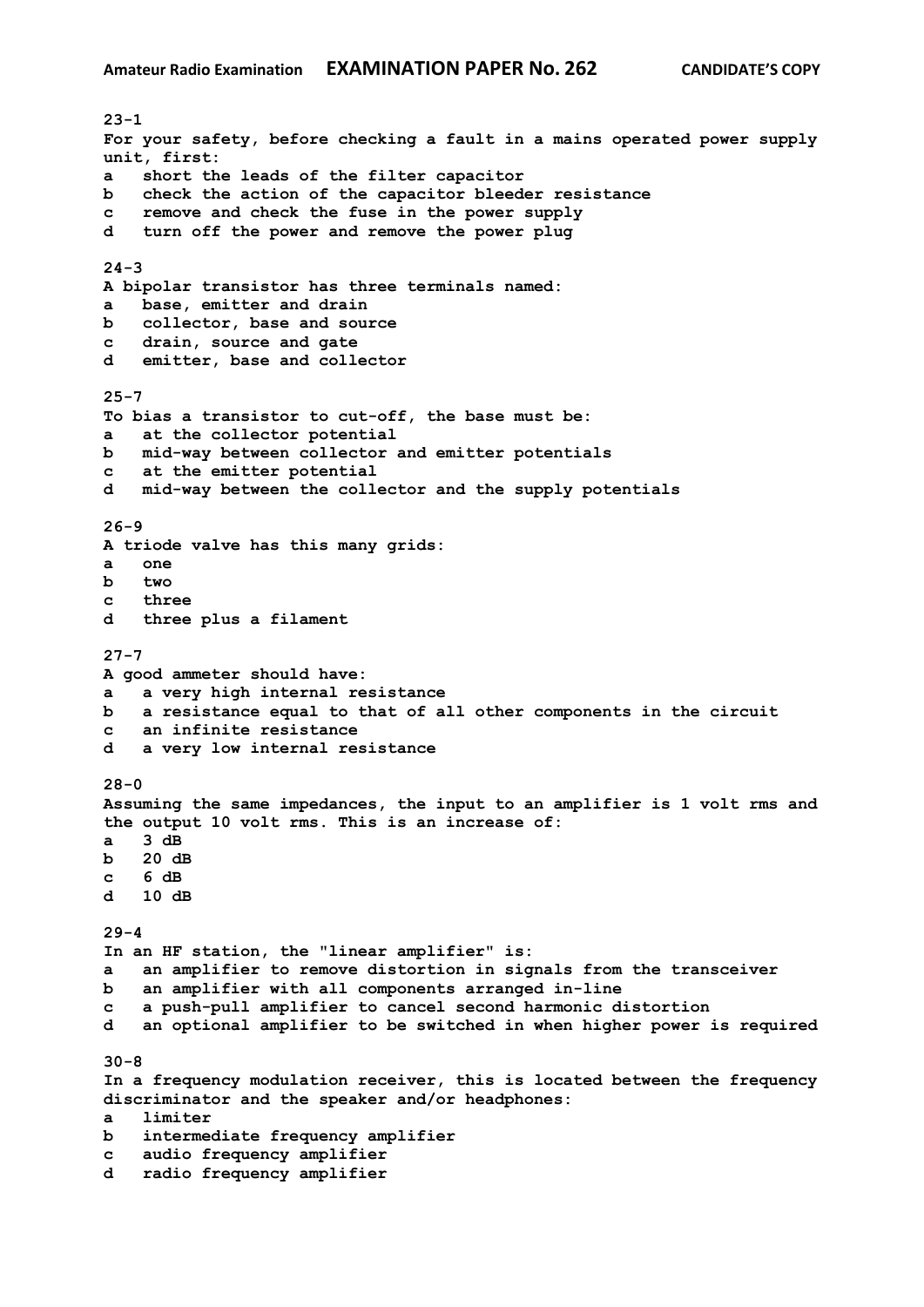**31-1 In a single sideband and CW receiver, the output of this is connected to the mixer: a the radio frequency amplifier b the intermediate frequency amplifier c the audio frequency amplifier d a filter 32-7 The BFO in a superhet receiver operates on a frequency nearest to that of its: a IF amplifier b RF amplifier c audio amplifier d local oscillator 33-8 The abbreviation AGC means: a attenuating gain capacitor b anode-grid capacitor c amplified grid conductance d automatic gain control 34-4 A superhet receiver, with a 500 kHz IF, is receiving a signal at 21.0 MHz. A strong unwanted signal at 22 MHz is interfering. The cause is: a insufficient IF selectivity b the 22 MHz signal is out-of-band c 22 MHz is the image frequency d insufficient RF gain 35-3 A single conversion receiver with a 9 MHz IF has a local oscillator operating at 16 MHz. The frequency it is tuned to is: a 16 MHz b 7 MHz c 21 MHz d 9 MHz 36-2 The primary source of noise that can be heard in a UHF band receiver with its antenna connected is: a detector noise b atmospheric noise c man-made noise d receiver front-end noise 37-3 In an elementary frequency modulation transmitter, this is located between the modulator and the frequency multiplier: a speech amplifier b oscillator c power amplifier d microphone**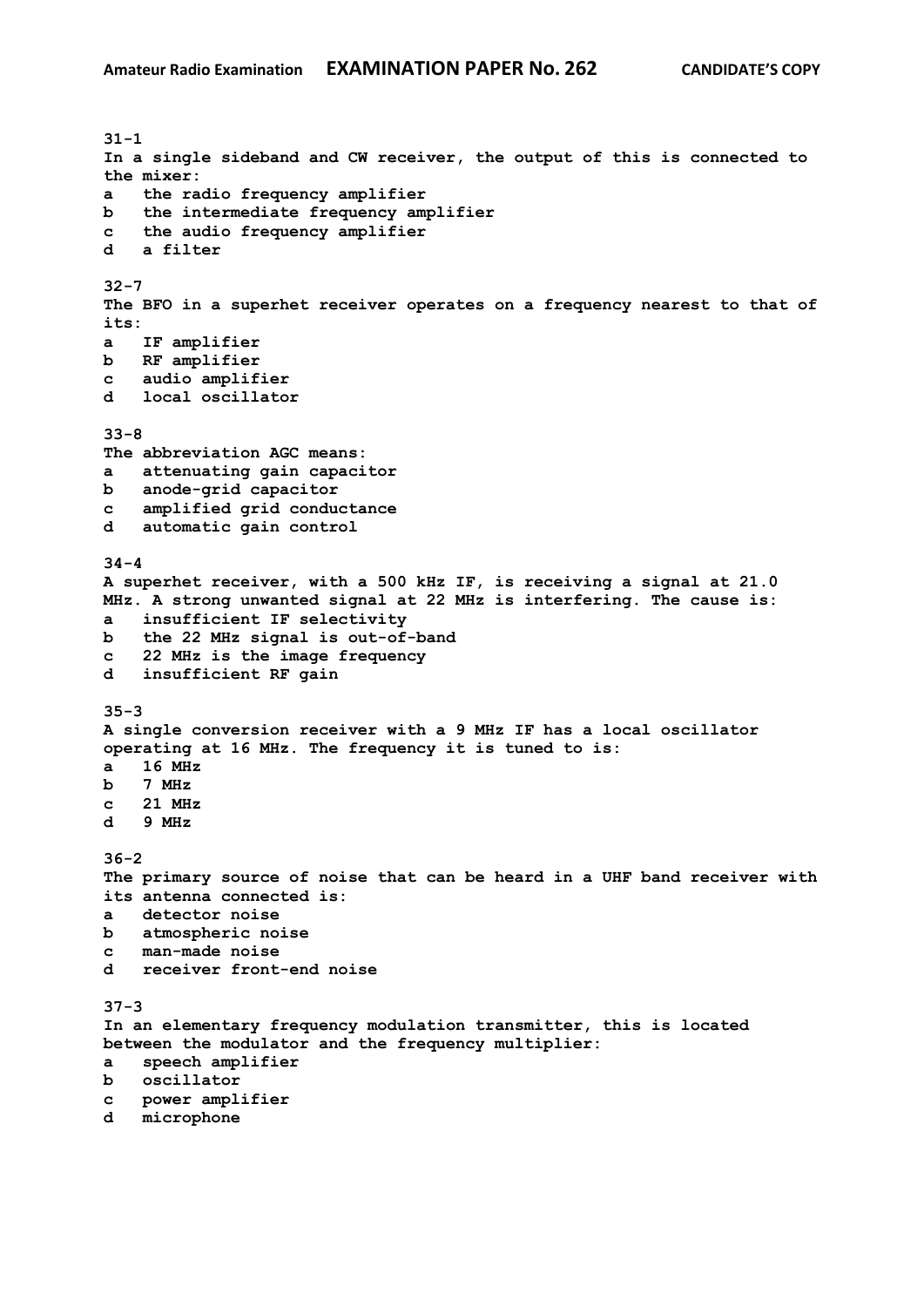**38-8 In a single sideband transmitter, the output of this is connected to the mixer: a radio frequency oscillator b linear amplifier c variable frequency oscillator d antenna 39-1 The signal from a CW transmitter consists of: a an RF waveform which is keyed on and off to form Morse characters b a continuous unmodulated RF waveform c a continuous RF waveform modulated with an 800 Hz Morse signal d a continuous RF waveform which changes frequency in synchronism with an applied Morse signal 40-9 To minimise the radiation of one particular harmonic, one can use a: a resistor b wave trap in the transmitter output c high pass filter in the transmitter output d filter in the receiver lead 41-8 Parasitic oscillations tend to occur in: a high voltage rectifiers b antenna matching circuits c SWR bridges d high gain amplifier stages 42-2 The following unit in a DC power supply performs a smoothing operation: a a fuse b a crowbar c a full-wave diode bridge d an electrolytic capacitor 43-8 In a regulated power supply, "current limiting" is sometimes used to: a prevent transformer core saturation b protect the mains fuse c eliminate earth-leakage effects d minimise short-circuit current passing through the regulator 44-7 When conversing via a VHF or UHF repeater, you should pause between overs for about: a 3 seconds b half a second c 30 seconds d several minutes**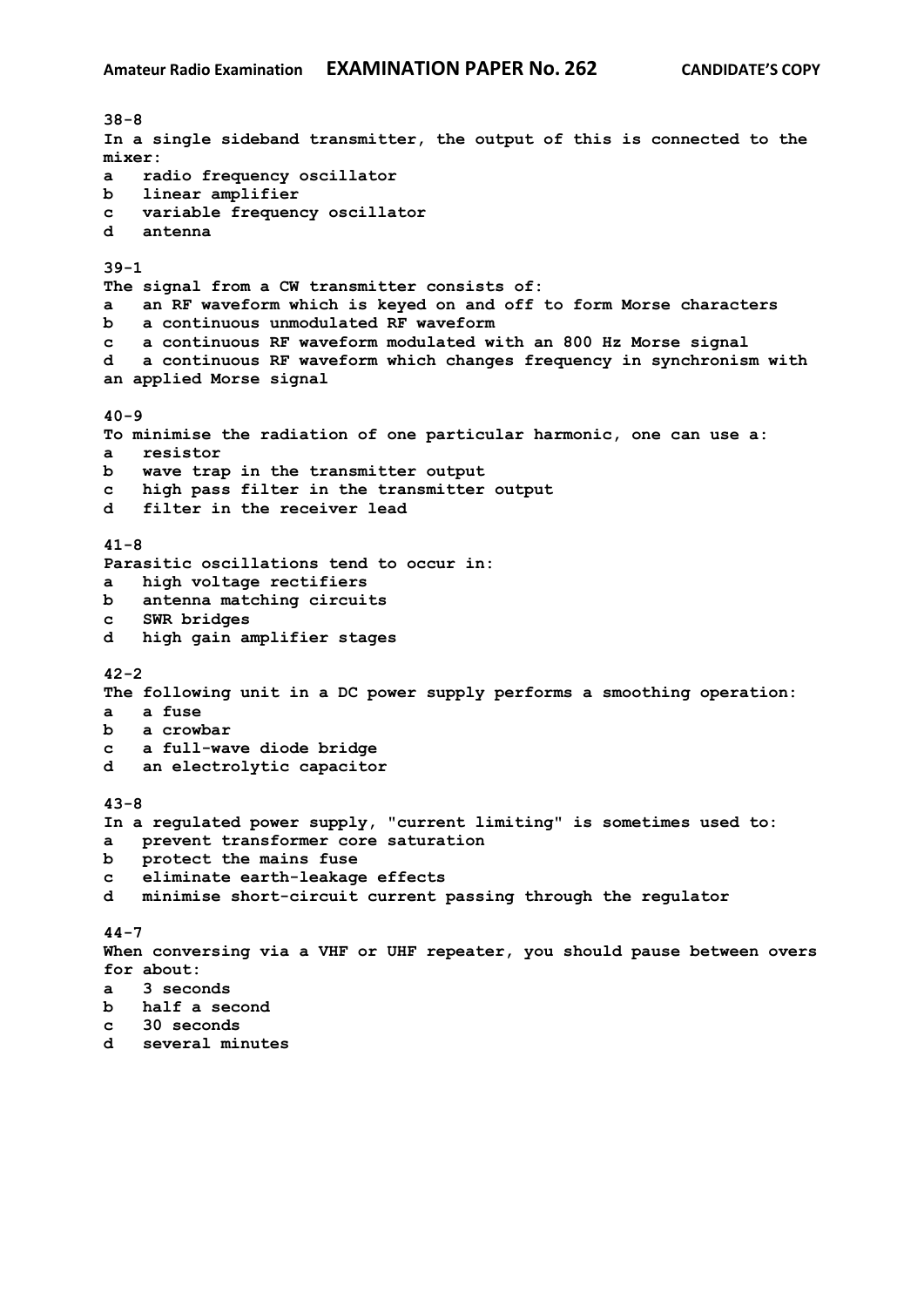**45-5 The standard frequency offset (split) for 70 cm repeaters in New Zealand is plus or minus: a 5 MHz b 600 kHz c 1 MHz d 2 MHz 46-7 The AGC circuit is to: a minimise the adjustments needed to the receiver gain control knobs b expand the audio gain c limit the extent of amplitude generation d amplitude limit the crystal oscillator output 47-5 The "Q" signal "are you busy?" is: a QRM? b QRL? c QRT? d QRZ? 48-5 To obtain efficient transfer of power from a transmitter to an antenna, it is important that there is a: a correct impedance match between transmitter and antenna b high load impedance c low load impedance d high standing wave ratio 49-3 A quarter-wave length of 50 ohm coaxial line is shorted at one end. The impedance seen at the other end of the line is: a infinite b zero c 50 ohm d 150 ohm 50-0 The support member for the elements of a Yagi antenna is known as the: a reflector b driven element c director d boom 51-9 A half-wave antenna resonant at 7100 kHz is approximately this long: a 40 metres b 20 metres c 80 metres d 160 metres 52-3 The resonant frequency of an antenna may be increased by: a lengthening the radiating element b shortening the radiating element c increasing the height of the radiating element d lowering the radiating element**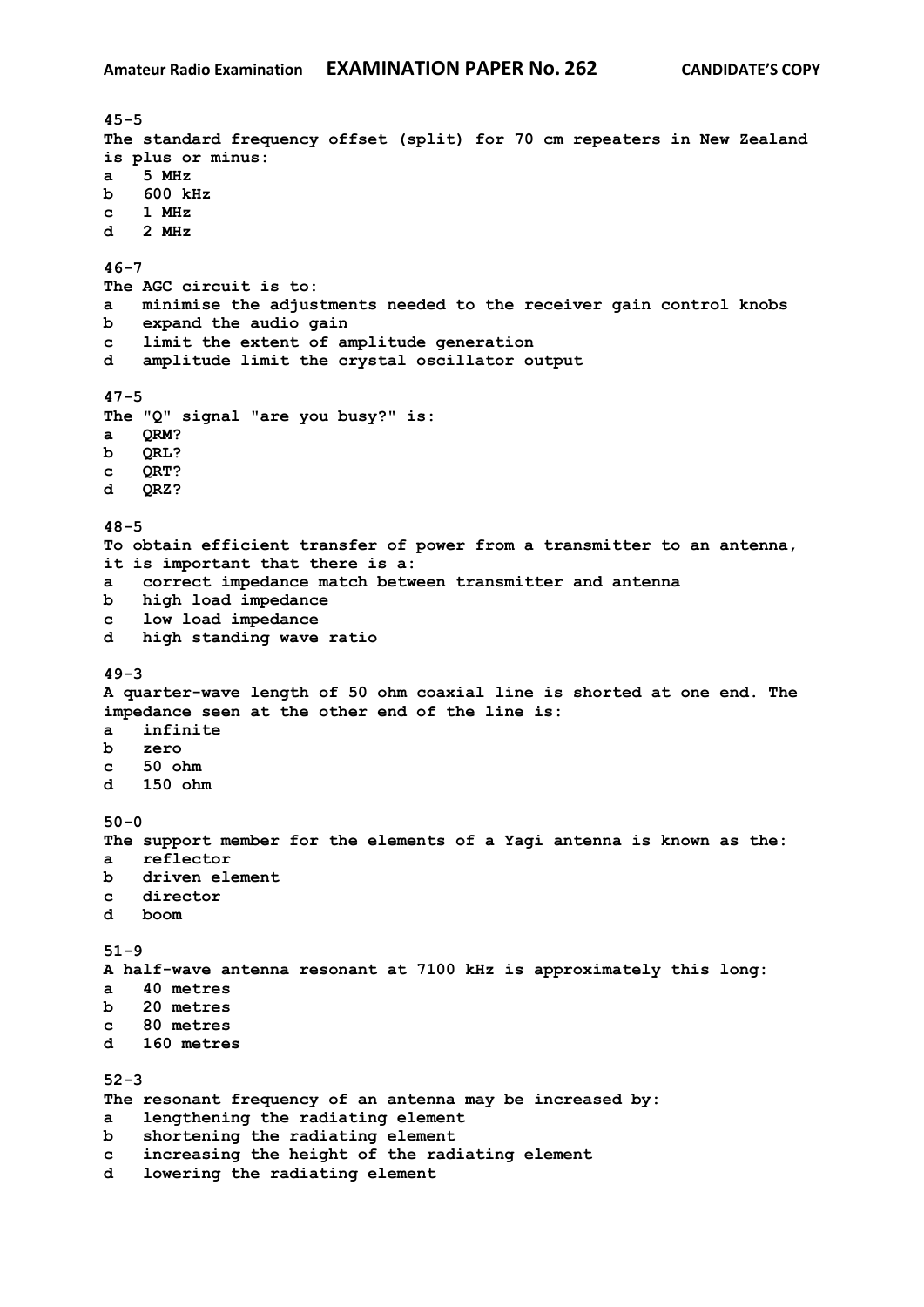**53-7 The main reason why many VHF base and mobile antennas in amateur use are 5/8 of a wavelength long is that: a most of the energy is radiated at a low angle b it is easy to match the antenna to the transmitter c it is a convenient length on VHF d the angle of radiation is high giving excellent local coverage 54-7 For long distance propagation, the radiation angle of energy from the antenna should be: a more than 30 degrees but less than forty-five b less than 30 degrees c more than 45 degrees but less than ninety d 90 degrees 55-7 A variation in received signal strength caused by slowly changing differences in path lengths is called: a fading b absorption c fluctuation d path loss 56-4 The type of atmospheric layers which will best return signals to earth are: a oxidised layers b heavy cloud layers c sun spot layers d ionised layers 57-3 Which of the following is most likely to cause broad-band continuous interference: a poor commutation in an electric motor b an electric blanket switch c a refrigerator thermostat d a microwave transmitter 58-3 To reduce harmonic output from a transmitter, the following could be put in the transmission line, as close to the transmitter as possible: a wave trap b low-pass filter c high-pass filter d band reject filter 59-7 The input impedance of an operational amplifier is generally: a very high b very low c capacitive d inductive**